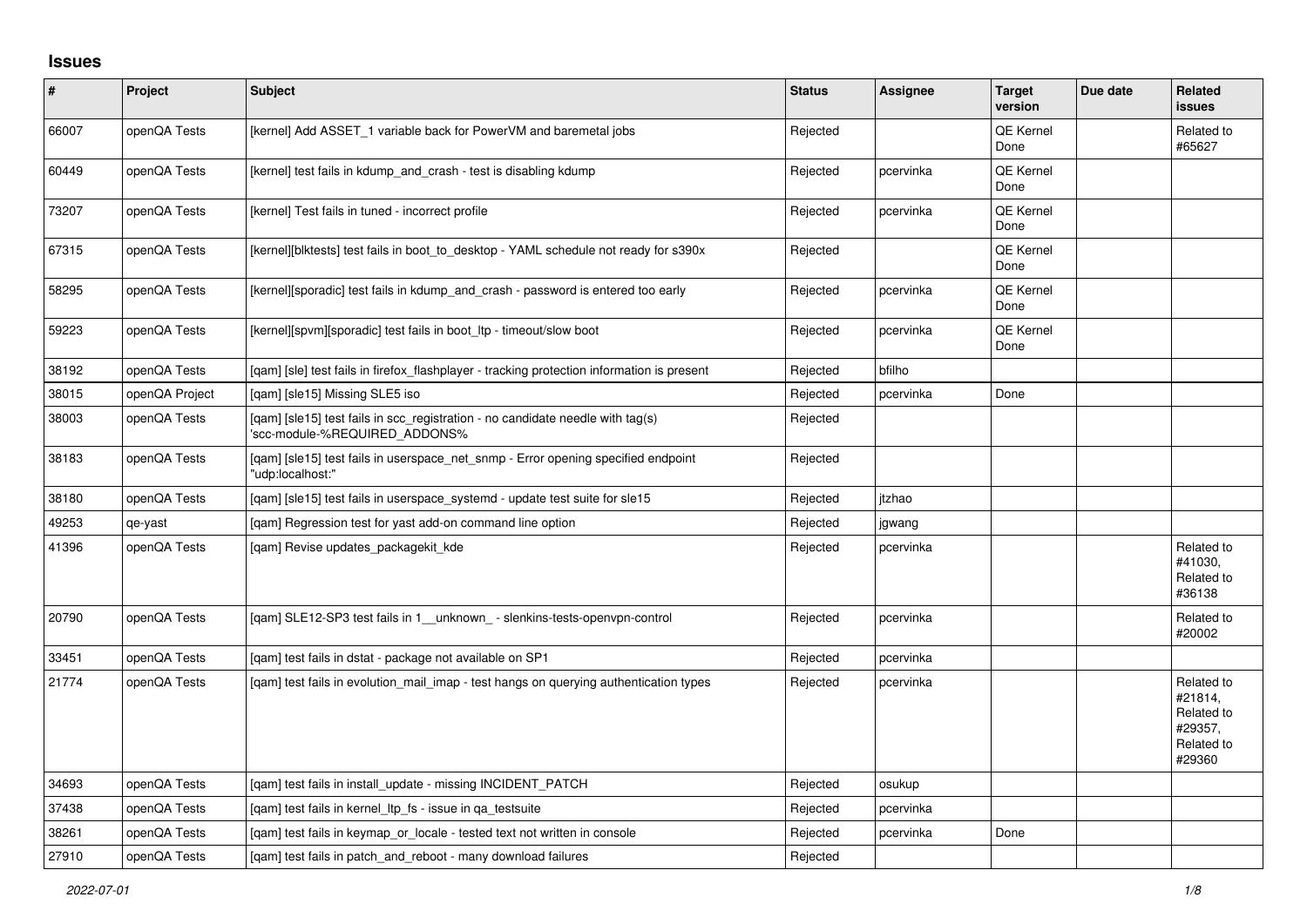| #     | Project      | <b>Subject</b>                                                                                                 | <b>Status</b> | Assignee            | <b>Target</b><br>version | Due date | Related<br>issues         |
|-------|--------------|----------------------------------------------------------------------------------------------------------------|---------------|---------------------|--------------------------|----------|---------------------------|
| 49628 | openQA Tests | [qam] test fails in setup_online_repos - missing configure online repositories                                 | Rejected      | pcervinka           |                          |          | Related to<br>#39449      |
| 26830 | openQA Tests | [qam] test fails in sle2docker - sles docker image has new name                                                | Rejected      | pcervinka           |                          |          |                           |
| 21046 | openQA Tests | [qam] test fails in tracker_search_in_nautilus - keyboard press is not reaching target                         | Rejected      |                     |                          |          |                           |
| 48530 | openQA Tests | [qam] Test fails in update_install for networkmager update on ppc64le and s390                                 | Rejected      | pcervinka           |                          |          |                           |
| 20720 | openQA Tests | [qam][aarch64] test fails in install_patterns -> skips over grub2 menue                                        | Rejected      |                     |                          |          | Related to<br>#20174      |
| 48308 | openQA Tests | [qam][kernel] test fails in kernel_multipath - missing python2 module                                          | Rejected      | pcervinka           |                          |          |                           |
| 49646 | openQA Tests | [qam][s390] test fails in installation - system will not boot and login screen is not reached                  | Rejected      |                     |                          |          |                           |
| 32896 | openQA Tests | [sle] test fails in pdsh slave                                                                                 | Rejected      | pcervinka           |                          |          |                           |
| 43244 | openQA Tests | [sle][functional][u] test fails in ntp_client - new test fails on sle15                                        | Rejected      | dheidler            | Milestone 20             |          | Related to<br>#43052      |
| 38000 | openQA Tests | [sle15] [qam] test fails in bootloader_s390 - Could not retrieve required variable REPO_0                      | Rejected      |                     | Done                     |          |                           |
| 49268 | qe-yast      | Regression test yast firewall                                                                                  | Rejected      | <b>JERiveraMova</b> | future                   |          |                           |
| 49307 | qe-yast      | Regression test yast nis-server                                                                                | Rejected      | riafarov            |                          |          |                           |
| 65001 | openQA Tests | SUT will stay in shutdown after reboot command on s390 svirt backend                                           | Rejected      |                     | QE Kernel<br>Done        |          | Is duplicate of<br>#62240 |
| 99522 | openQA Tests | Test fails in kdump_and_crash in latest build after kernel upgrade in 15-SP4                                   | Rejected      | pcervinka           | QE Kernel<br>Done        |          |                           |
| 53165 | openQA Tests | [kernel][installation][lvm] test fails in lvm_no_separate_home - update lvm installation part for<br>sle12-sp5 | Closed        | pcervinka           | QE Kernel<br>Done        |          |                           |
| 54416 | openQA Tests | [kernel][ltp] Setup GitLab CI for LTP daily builds                                                             | Closed        | pcervinka           | QE Kernel<br>Done        |          |                           |
| 53294 | openQA Tests | [kernel][ltp] test fails in boot_ltp - incorrect kernel name provided                                          | Closed        | pcervinka           | QE Kernel<br>Done        |          | Related to<br>#51743      |
| 54275 | openQA Tests | [kernel]kotd][ltp][s390x] test fails in install_ltp - failure after install_kotd, console issue                | Closed        | pcervinka           | QE Kernel<br>Done        |          | Related to<br>#54260      |
| 30514 | openQA Tests | [qam] test fails in java - increase timeout for installation                                                   | Closed        | pcervinka           |                          |          |                           |
| 21790 | openQA Tests | [gam] test fails in wireshark - test don't match capturing needle                                              | Closed        |                     |                          |          |                           |
| 55166 | openQA Tests | [spvm][ppc][serial] test fails in kdump_and_crash - no response from serial                                    | Closed        | pcervinka           | QE Kernel<br>Done        |          |                           |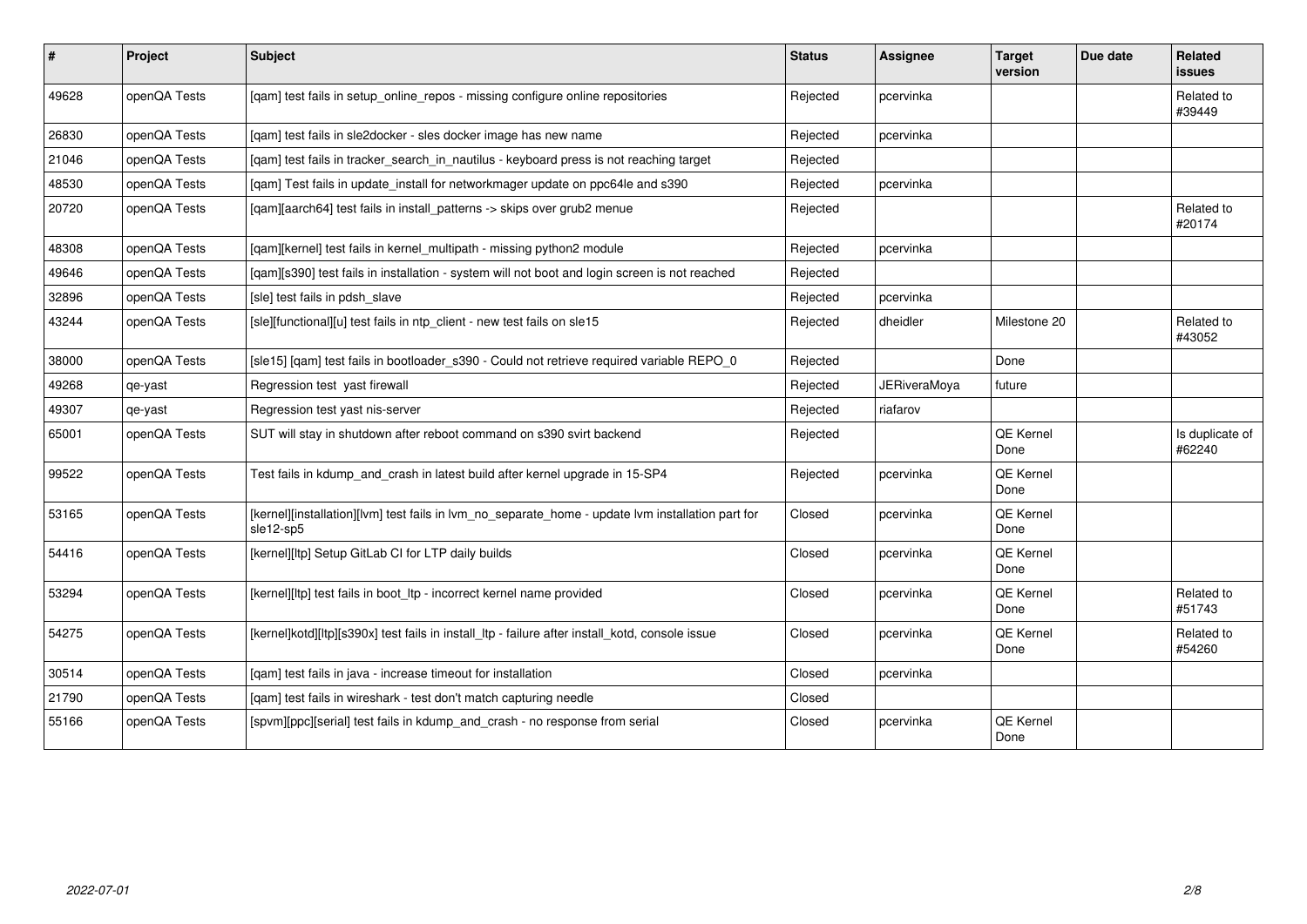| $\vert$ # | Project        | <b>Subject</b>                                                                               | <b>Status</b> | Assignee       | <b>Target</b><br>version | Due date   | Related<br><b>issues</b>                                                                                                                          |
|-----------|----------------|----------------------------------------------------------------------------------------------|---------------|----------------|--------------------------|------------|---------------------------------------------------------------------------------------------------------------------------------------------------|
| 38387     | openQA Tests   | [functional][u][sporadic][medium] test fails in gnucash - window is not closed               | Resolved      | SLindoMansilla | Milestone 18             | 2018-08-28 | Related to<br>#38057,<br>Related to<br>#38114,<br>Related to<br>#38702,<br>Related to<br>#39131,<br>Related to<br>#40172,<br>Related to<br>#40319 |
| 32431     | openQA Tests   | [hpc] Missing gnome aarch64 image for ganglia                                                | Resolved      |                |                          |            |                                                                                                                                                   |
| 57224     | openQA Tests   | [kernel] - test fails in kdump and crash - pasword is not entered before grub                | Resolved      | pcervinka      | QE Kernel<br>Done        |            |                                                                                                                                                   |
| 50243     | openQA Tests   | [kernel] - test fails in trinity - test is not designed to be run on ooo                     | Resolved      | pvorel         | QE Kernel<br>Done        |            | Related to<br>#50525                                                                                                                              |
| 39887     | openQA Tests   | [kernel] [sle] [network] test fails in before_test - network failure                         | Resolved      | pcervinka      | Done                     |            |                                                                                                                                                   |
| 65627     | openQA Project | [kernel] Job fails to download LTP asset file                                                | Resolved      | MDoucha        | QE Kernel<br>Done        |            | Related to<br>#66007                                                                                                                              |
| 66188     | openQA Tests   | [kernel] test fails in boot_ltp - increase timeout                                           | Resolved      | pcervinka      | QE Kernel<br>Done        |            |                                                                                                                                                   |
| 60746     | openQA Tests   | [kernel] test fails in boot_to_desktop - increase timeout after password                     | Resolved      | pcervinka      | QE Kernel<br>Done        |            |                                                                                                                                                   |
| 65067     | openQA Tests   | [kernel] test fails in clone301                                                              | Resolved      | metan          | QE Kernel<br>Done        |            |                                                                                                                                                   |
| 60818     | openQA Tests   | [kernel] test fails in kdump_and_crash - password prompt is not catched                      | Resolved      | pcervinka      | QE Kernel<br>Done        |            |                                                                                                                                                   |
| 60326     | openQA Tests   | [kernel] test fails in multipath - update schedule                                           | Resolved      | pcervinka      | QE Kernel<br>Done        |            |                                                                                                                                                   |
| 56615     | openQA Tests   | [kernel] test fails in tuned - error message for perf bias failure is different on SLE15-SP1 | Resolved      | pcervinka      | QE Kernel<br>Done        |            |                                                                                                                                                   |
| 60083     | openQA Tests   | [kernel][functional] - test fails in boot_to_desktop - password is not entered               | Resolved      | pcervinka      | QE Kernel<br>Done        |            |                                                                                                                                                   |
| 57329     | openQA Tests   | [kernel][functional] PowerVM console is not active all the time                              | Resolved      | pcervinka      | QE Kernel<br>Done        |            | Related to<br>#54617.<br>Related to<br>#58220,<br>Related to<br>#14626, Has<br>duplicate<br>#62819                                                |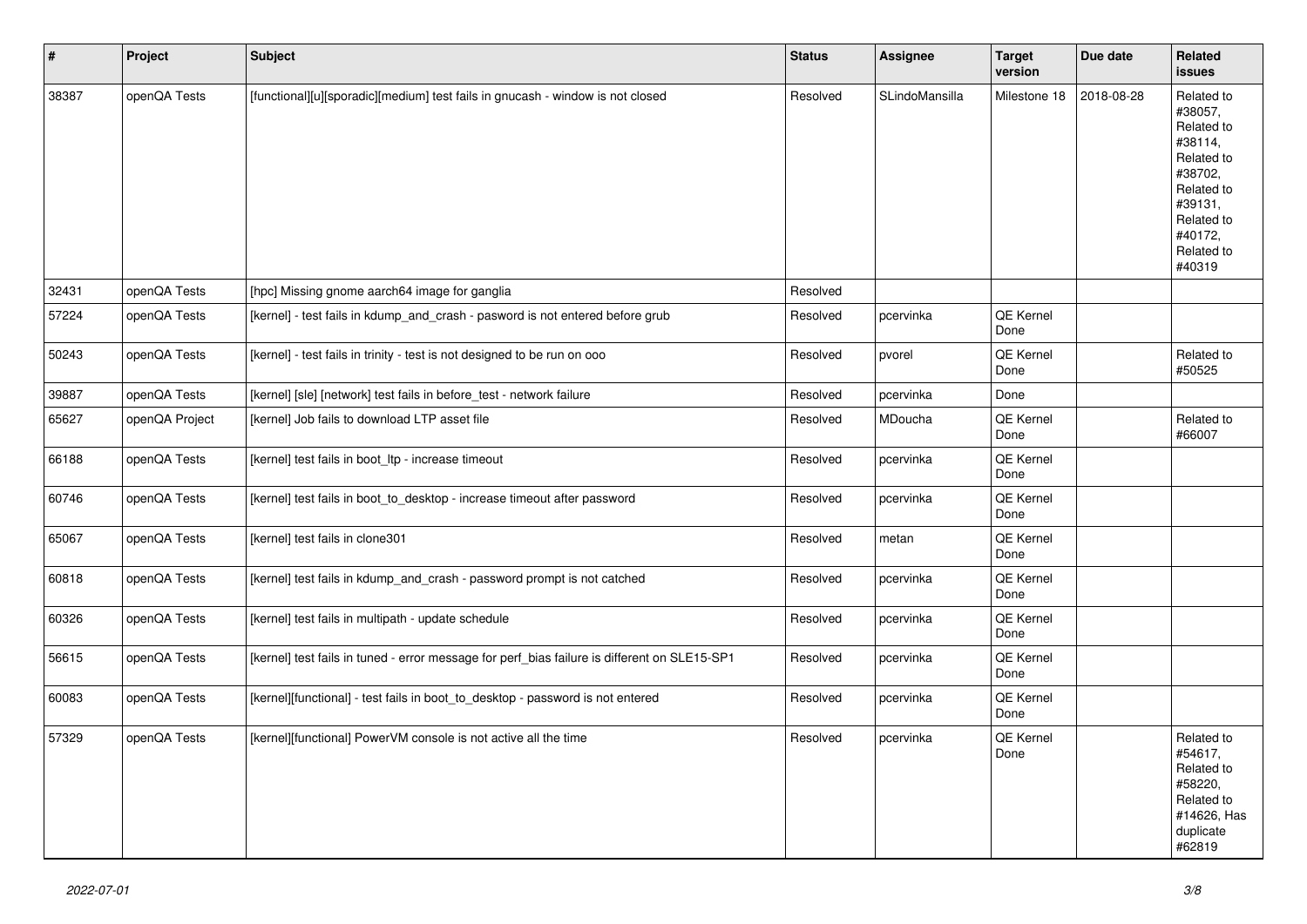| $\vert$ # | Project        | <b>Subject</b>                                                                                            | <b>Status</b> | <b>Assignee</b> | <b>Target</b><br>version | Due date | Related<br>issues                                                         |
|-----------|----------------|-----------------------------------------------------------------------------------------------------------|---------------|-----------------|--------------------------|----------|---------------------------------------------------------------------------|
| 66203     | openQA Tests   | [kernel][ltp] test fails in ioctl_loop05 - LOOP_SET_DIRECT_IO succeeded unexpectedly                      | Resolved      |                 | QE Kernel<br>Done        |          |                                                                           |
| 63943     | openQA Tests   | [kernel][ltp] test fails in pkey01 - Setup hugepages before test execution                                | Resolved      | pcervinka       | <b>QE Kernel</b><br>Done |          | Related to<br>#63610                                                      |
| 63610     | openQA Tests   | [kernel][ltp][spvm] - test fails in pkey01 on spvm                                                        | Resolved      | pcervinka       | QE Kernel<br>Done        |          | Related to<br>#63943                                                      |
| 64030     | openQA Tests   | [kernel][ltp]spvm] test fails in boot Itp - Not finished boot                                             | Resolved      | pcervinka       | QE Kernel<br>Done        |          |                                                                           |
| 73099     | openQA Tests   | [kernel][powervm] Test fails in install_klp_product - console is not switched                             | Resolved      | pcervinka       | <b>QE Kernel</b><br>Done |          |                                                                           |
| 60182     | openQA Tests   | [kernel][spvm] test fails in lvm no separate home - update needles                                        | Resolved      | pcervinka       | QE Kernel<br>Done        |          |                                                                           |
| 59954     | openQA Tests   | [kernel][spvm] test fails in qa_test_klp - git should be git-core                                         | Resolved      | pcervinka       | QE Kernel<br>Done        |          |                                                                           |
| 59226     | openQA Tests   | [kernel]ltp][spvm][sporadic] test fails in boot ltp - cat /tmp/ver linux before.txt timeout               | Resolved      | pcervinka       | <b>QE Kernel</b><br>Done |          | Related to<br>#59190                                                      |
| 40181     | openQA Tests   | [network] test fails in before test - wicked basic test fails on 15SP1                                    | Resolved      | pcervinka       | Done                     |          |                                                                           |
| 32716     | openQA Tests   | [ga]test fails in shutdown                                                                                | Resolved      | pcervinka       |                          |          |                                                                           |
| 30388     | openQA Project | [gam] opengaworker10:4 - worker fail all tests - gemu instances are left behind                           | Resolved      | dasantiago      | Done                     |          | Related to<br>#30595,<br>Related to<br>#30700, Has<br>duplicate<br>#31126 |
| 20904     | openQA Tests   | [qam] - test fails in bootloader_s390 - ftp is missing install medium                                     | Resolved      | mgriessmeier    |                          |          | Related to<br>#21038                                                      |
| 32434     | openQA Tests   | [qam] - test fails in sle2docker - docker test suites don't clean images properly                         | Resolved      | pgeorgiadis     |                          |          |                                                                           |
| 37925     | openQA Tests   | [QAM] [SLE 15] Make SLE-HPC product installation compatible with QAM update flow                          | Resolved      | pcervinka       | Done                     |          |                                                                           |
| 37928     | openQA Tests   | [QAM] [SLE 15] Migrate Itp tests in Updates to new runner                                                 | Resolved      | osukup          |                          |          |                                                                           |
| 38066     | openQA Tests   | [gam] [sle] [functional] test fails in application_starts_on_login - failure after check_screen<br>change | Resolved      | okurz           |                          |          |                                                                           |
| 38069     | openQA Tests   | [qam] [sle] [functional] test fails in pidgin_IRC - failure after check_screen change                     | Resolved      | okurz           |                          |          |                                                                           |
| 38129     | openQA Tests   | [qam] [sle15] test fails in userspace_apparmor - suite qa_test_apparmor not updated for sle15             | Resolved      |                 |                          |          | Related to<br>#43982                                                      |
| 38135     | openQA Tests   | [qam] [sle15] test fails in userspace_bind - qa_test_bind is not updated for SLE15                        | Resolved      | pcervinka       | Done                     |          |                                                                           |
| 38138     | openQA Tests   | [gam] [sle15] test fails in userspace coreutils - ga test coreutils not properly updated for sle15        | Resolved      |                 |                          |          |                                                                           |
| 20696     | openQA Tests   | [qam] Make evolution_prepare_servers compatibile with openSUSE                                            | Resolved      | pcervinka       |                          |          | Related to<br>#19320                                                      |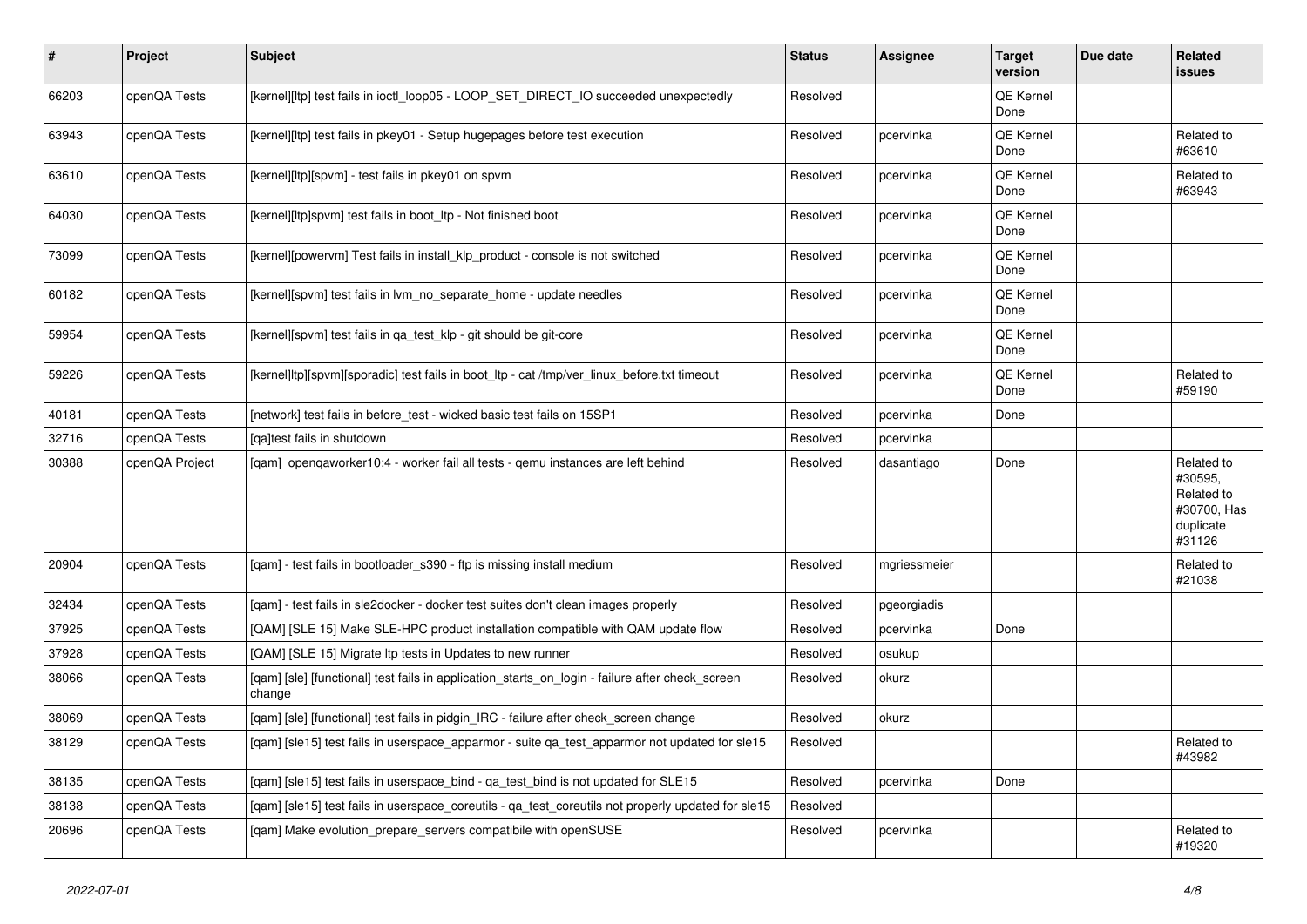| $\sharp$ | Project      | <b>Subject</b>                                                                            | <b>Status</b> | <b>Assignee</b> | <b>Target</b><br>version | Due date   | Related<br>issues    |
|----------|--------------|-------------------------------------------------------------------------------------------|---------------|-----------------|--------------------------|------------|----------------------|
| 30219    | openQA Tests | [qam] openqaworker3:8 - DIE can't open qmp                                                | Resolved      |                 |                          |            |                      |
| 49283    | qe-yast      | [gam] Regression test yast keyboard                                                       | Resolved      | simonlm         |                          |            |                      |
| 20760    | openQA Tests | [gam] SLE12-SP3 test fails in add update test repo                                        | Resolved      | dasantiago      |                          |            |                      |
| 20756    | openQA Tests | [qam] SLE12-SP3 test fails in scc_registration                                            | Resolved      |                 |                          |            |                      |
| 20804    | openQA Tests | [gam] SLE12-SP3 test fails in system_role - incorrect content of variable MAINT_TEST_REPO | Resolved      | osukup          |                          |            |                      |
| 20758    | openQA Tests | [gam] SLE12-SP3 test fails in welcome                                                     | Resolved      |                 |                          |            |                      |
| 27506    | openQA Tests | [qam] test fails in 1_shim_suite - missing repository on dist                             | Resolved      | thehejik        |                          |            |                      |
| 20980    | openQA Tests | [qam] test fails in addon_products_sle                                                    | Resolved      | riafarov        |                          |            |                      |
| 19492    | openQA Tests | [gam] test fails in addon products sle                                                    | Resolved      |                 |                          |            |                      |
| 46109    | openQA Tests | [qam] test fails in addon_products_via_SCC_yast2                                          | Resolved      | dheidler        |                          |            | Related to<br>#44252 |
| 30127    | openQA Tests | [gam] test fails in application starts on login - dynamic space in needle                 | Resolved      | pcervinka       |                          |            |                      |
| 31810    | openQA Tests | [gam] test fails in docker - disable docker tests on sle12-sp1                            | Resolved      | pcervinka       |                          |            |                      |
| 46895    | openQA Tests | [gam] test fails in dracut - output not matched on 15SP1                                  | Resolved      | pstivanin       |                          | 2019-01-31 | Related to<br>#47417 |
| 33469    | openQA Tests | [qam] test fails in dstat - clean/update needles for dstat-fileoutput                     | Resolved      | pcervinka       |                          |            | Related to<br>#32719 |
| 37093    | openQA Tests | [gam] test fails in evolution mail imap - remove workaround for bsc#1049387               | Resolved      | pcervinka       |                          |            |                      |
| 27901    | openQA Tests | [gam] test fails in evolution smoke - imap aol not responding                             | Resolved      | pcervinka       |                          |            |                      |
| 28297    | openQA Tests | [qam] test fails in firefox_developertool - missed click                                  | Resolved      | bfilho          |                          |            | Related to<br>#33781 |
| 28288    | openQA Tests | [gam] test fails in firefox headers - missed keys on input                                | Resolved      | coolo           |                          |            |                      |
| 27618    | openQA Tests | [gam] test fails in firefox_java - remote side changed appearance                         | Resolved      | pcervinka       |                          |            |                      |
| 28291    | openQA Tests | [gam] test fails in firefox passwd - incorrectly typed password                           | Resolved      | emiura          |                          |            |                      |
| 28528    | openQA Tests | [qam] test fails in groupwise - package is missing in ibs                                 | Resolved      | pcervinka       |                          |            |                      |
| 67108    | openQA Tests | [qam] test fails in install - incorrect job configuration XFSTESTS_REPO                   | Resolved      | dzedro          |                          |            |                      |
| 20782    | openQA Tests | [gam] test fails in install patterns - mariadb test tries to install devel packages       | Resolved      | pcervinka       |                          |            |                      |
| 20778    | openQA Tests | [qam] test fails in install_update - missing variable INCIDENT_PATCH                      | Resolved      |                 |                          |            |                      |
| 31180    | openQA Tests | [qam] test fails in kernel_kexec - migration to systemctl broke the test                  | Resolved      | pcervinka       |                          |            |                      |
| 40259    | openQA Tests | [gam] test fails in libreoffice mainmenu components - needle fail at base-install         | Resolved      | yuanren10       |                          |            |                      |
| 31309    | openQA Tests | [qam] test fails in libreoffice_mainmenu_components - needles should be updated           | Resolved      | pcervinka       |                          |            |                      |
| 30033    | openQA Tests | [gam] test fails in libreoffice mainmenu components - ttyS0 permission denied             | Resolved      | okurz           |                          |            | Related to<br>#29940 |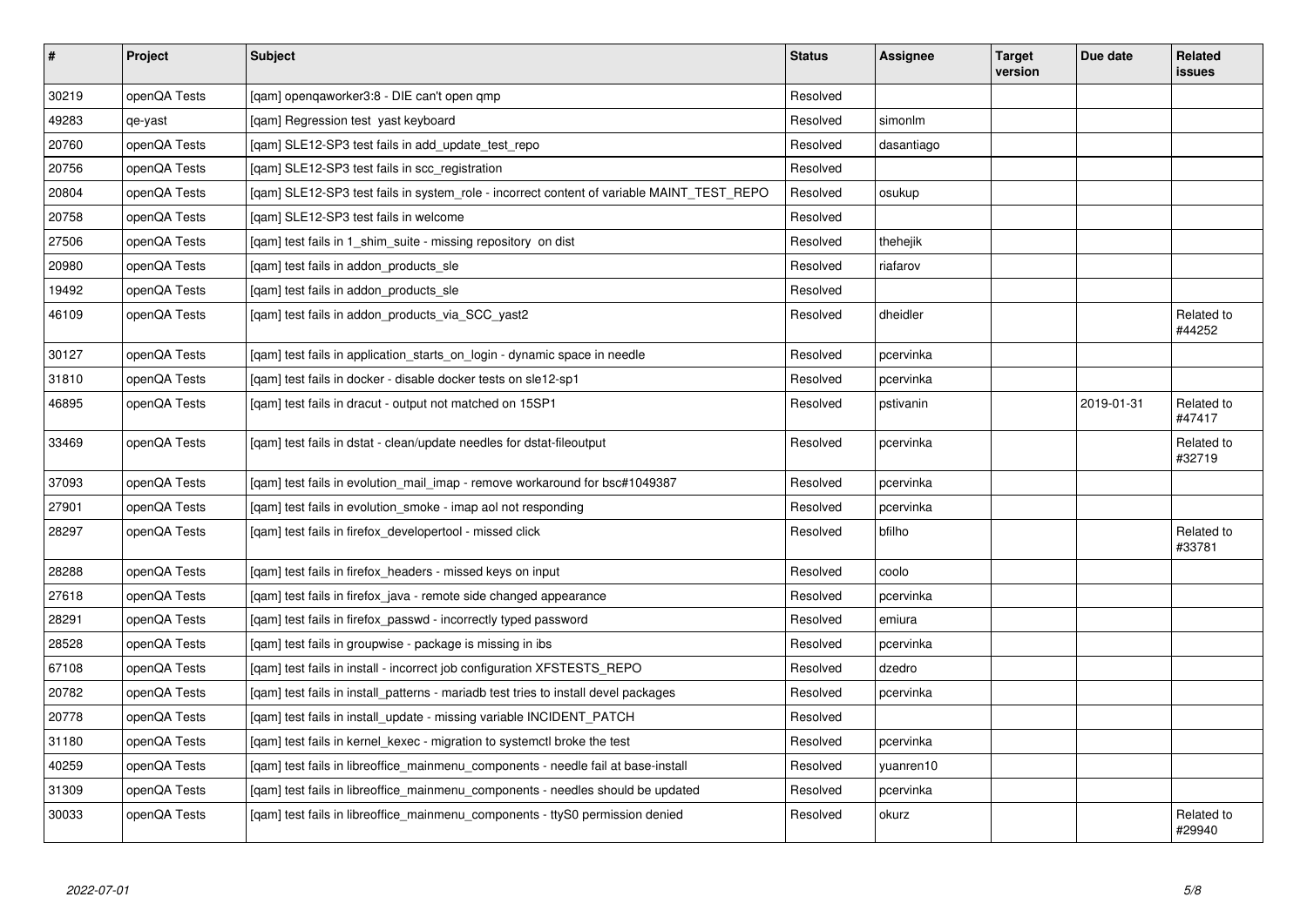| $\vert$ # | Project      | <b>Subject</b>                                                                                           | <b>Status</b> | Assignee    | <b>Target</b><br>version | Due date | Related<br><b>issues</b> |
|-----------|--------------|----------------------------------------------------------------------------------------------------------|---------------|-------------|--------------------------|----------|--------------------------|
| 31867     | openQA Tests | [qam] test fails in partitioning_raid - failures after update to needles                                 | Resolved      |             |                          |          | Related to<br>#28955     |
| 39536     | openQA Tests | [qam] test fails in patch_and_reboot - add missing variables for qam test issues                         | Resolved      | pcervinka   | Done                     |          |                          |
| 31657     | openQA Tests | [qam] test fails in runc - conflict between docker-runc and runc                                         | Resolved      | pgeorgiadis |                          |          |                          |
| 31699     | openQA Tests | [qam] test fails in scc_registration - failing since scc_addons update                                   | Resolved      | osukup      |                          |          |                          |
| 27244     | openQA Tests | [qam] test fails in select_patterns_and_packages - ha pattern is unselected                              | Resolved      | pcervinka   |                          |          |                          |
| 27205     | openQA Tests | [qam] test fails in setup - failing needles in iscsi support server                                      | Resolved      | pcervinka   |                          |          |                          |
| 21052     | openQA Tests | [qam] test fails in shotwell_export - failure on first launch                                            | Resolved      | vsvecova    |                          |          |                          |
| 25926     | openQA Tests | [qam] test fails in sle2docker                                                                           | Resolved      | pcervinka   |                          |          |                          |
| 44696     | openQA Tests | [gam] test fails in sshd - user password is weak                                                         | Resolved      | pdostal     |                          |          |                          |
| 48362     | openQA Tests | [qam] test fails in supportutils - remove pam check                                                      | Resolved      | hurhaj      |                          |          |                          |
| 21048     | openQA Tests | [qam] test fails in tracker_search_in_nautilus - keyboard press is not reaching target                   | Resolved      | pcervinka   |                          |          | Related to<br>#5830      |
| 41030     | openQA Tests | [qam] test fails in updates_packagekit_kde - zypper update requires additional install step              | Resolved      | pcervinka   |                          |          | Related to<br>#41396     |
| 31315     | openQA Tests | [gam] test fails in wireshark - rm command is not fully typed after alt-f4                               | Resolved      | pcervinka   |                          |          |                          |
| 30814     | openQA Tests | [qam] test fails in yast2_ntpclient - log window is not closed                                           | Resolved      | pcervinka   |                          |          |                          |
| 49673     | openQA Tests | [gam] test fails in zypper docker - increase timeout for zypper docker operation                         | Resolved      |             |                          |          |                          |
| 34288     | openQA Tests | [qam] test fails in zypper_info - zypper_info shouldn't be started                                       | Resolved      | riafarov    |                          |          | Related to<br>#32038     |
| 20716     | openQA Tests | [qam] test fails in zypper_info triggered on incidents -> needs adaption of pattern match                | Resolved      | pcervinka   |                          |          |                          |
| 30039     | openQA Tests | [qam] test fails in zypper_lr_validate - use version_utils instead of utils                              | Resolved      | pcervinka   |                          |          |                          |
| 28015     | openQA Tests | [qam] test fails setup - aplay.pm syntax error                                                           | Resolved      | riafarov    |                          |          |                          |
| 50387     | openQA Tests | [qam][blue] - test fails in updates_packagekit_kde                                                       | Resolved      | pcervinka   |                          |          |                          |
| 50459     | openQA Tests | [qam][blue][leap] test fails in updates_packagekit_gpk - fail after update                               | Resolved      | pcervinka   |                          |          |                          |
| 50309     | openQA Tests | [qam][blue][leap][opensuse] Update online_repos behavior to activate online repositories                 | Resolved      | pcervinka   |                          |          | Blocks #39449            |
| 50045     | openQA Tests | [qam][blue][sle] - Fix type_password to accept parameters and pass them to the inner call<br>type_string | Resolved      | pcervinka   |                          |          | Related to<br>#49655     |
| 27994     | openQA Tests | [qam][expedite][sprint 201711.2] test fails in test setup in bmwqemu.pm                                  | Resolved      | szarate     |                          |          |                          |
| 40418     | openQA Tests | [gam][functional][sle] test fails in select patterns and packages                                        | Resolved      | riafarov    |                          |          | Related to<br>#38870     |
| 46487     | openQA Tests | [qam][functional][y] test fails in select_patterns_and_packages                                          | Resolved      | riafarov    | Milestone 24             |          |                          |
| 48524     | openQA Tests | [qam][ha] Test fails during iscsi client setup - host: command not found                                 | Resolved      | pcervinka   |                          |          | Has duplicate<br>#48302  |
| 33643     | openQA Tests | [qam][ha] test fails in ha_cluster_init - scp failure                                                    | Resolved      | pcervinka   |                          |          |                          |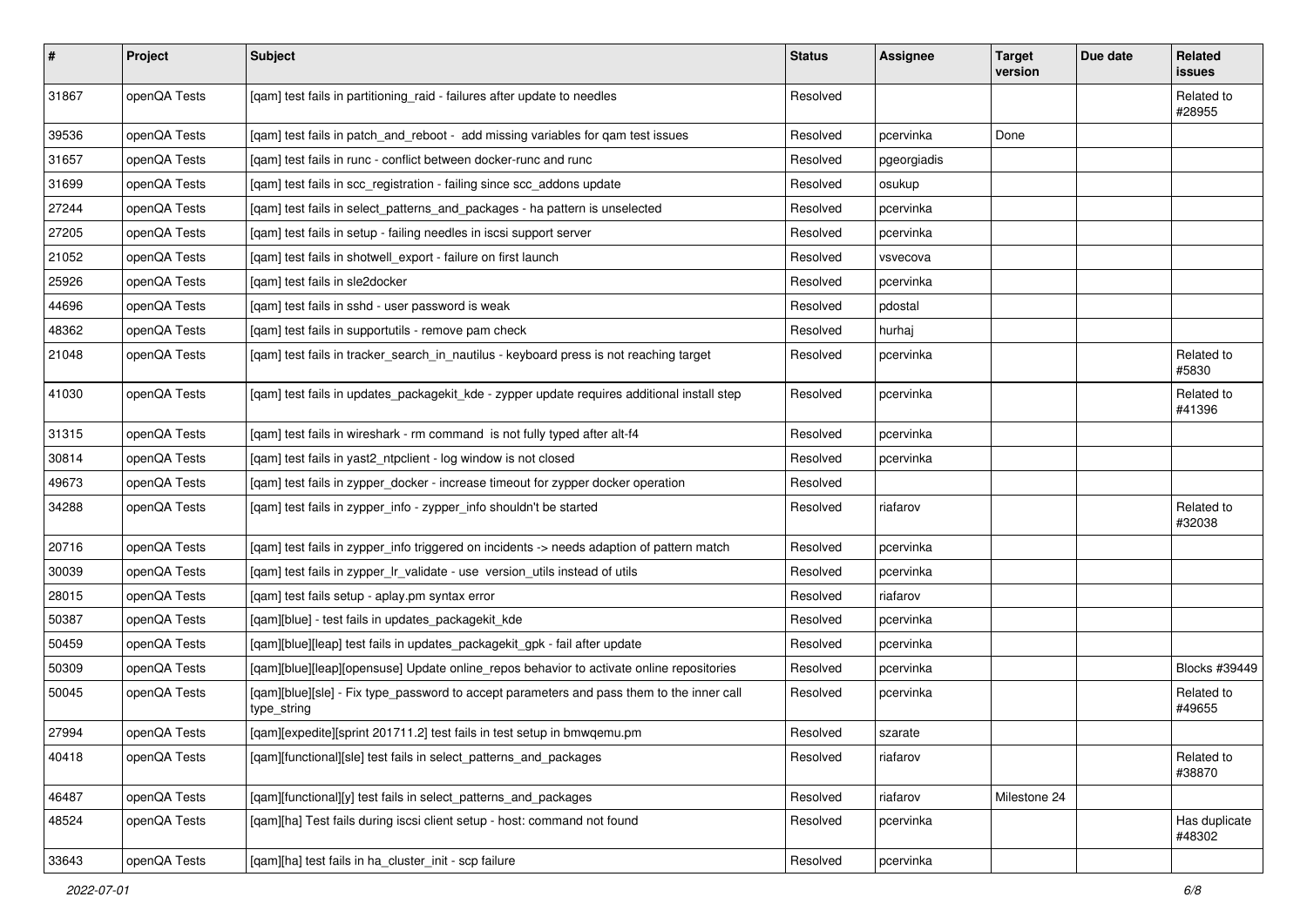| $\vert$ # | Project        | <b>Subject</b>                                                                                                     | <b>Status</b> | <b>Assignee</b> | <b>Target</b><br>version | Due date   | Related<br>issues                                   |
|-----------|----------------|--------------------------------------------------------------------------------------------------------------------|---------------|-----------------|--------------------------|------------|-----------------------------------------------------|
| 49217     | openQA Tests   | [qam][kernel][aarch64][sle] kdump is not scheduled for aarch64                                                     | Resolved      | pcervinka       |                          |            |                                                     |
| 49121     | openQA Tests   | [qam][kernel][multipath][aarch64] Qemu fails setup multipath on qemu_aarch64                                       | Resolved      | pcervinka       |                          |            |                                                     |
| 49265     | qe-yast        | [qam][maint][yast2-storage][yast2-storage-ng] Regression test yast disk                                            | Resolved      | mgrifalconi     |                          |            |                                                     |
| 49262     | qe-yast        | [qam][newt][yast2-dns-server] Regression test yast dns-server                                                      | Resolved      | tonyyuan        |                          |            |                                                     |
| 49271     | qe-yast        | [qam][newt][yast2-ftp-server] Regression test yast ftp-server                                                      | Resolved      | shukui          |                          |            |                                                     |
| 49277     | qe-yast        | [qam][newt][yast2-http-server] Regression test yast http-server                                                    | Resolved      | shukui          |                          |            |                                                     |
| 49286     | qe-yast        | [qam][newt][yast2-lang] Regression test yast language                                                              | Resolved      | mgrifalconi     |                          |            |                                                     |
| 49250     | qe-yast        | [qam][newt][yast2-network] Regression test for yast lan command line option                                        | Resolved      | vpelcak         |                          |            |                                                     |
| 49295     | qe-yast        | [qam][newt][yast2-nfs-client] Regression test yast nfs                                                             | Resolved      | jgwang          |                          |            |                                                     |
| 49298     | qe-yast        | [qam][newt][yast2-nfs-server] Regression test yast nfs-server                                                      | Resolved      | simonlm         |                          |            |                                                     |
| 49313     | qe-yast        | [qam][newt][yast2-rdp] Regression test yast rdp                                                                    | Resolved      | jgwang          |                          |            |                                                     |
| 40547     | openQA Tests   | [gam][opensuse] test fails in updates packagekit kde - job timeout                                                 | Resolved      | pcervinka       | Done                     |            |                                                     |
| 34258     | openQA Tests   | [qam][sle] test fails in updates_packagekit_gpk                                                                    | Resolved      |                 |                          |            |                                                     |
| 48467     | openQA Tests   | [qam][sle] test fails in zypper_lifecycle_toolchain - increase timeout for installation                            | Resolved      | martinsmac      |                          | 2019-03-16 | Is duplicate of<br>#47228                           |
| 19486     | openQA Tests   | [qam][sle][functional][s390] test fails in install_update -> consoletest_setup types password to<br>early          | Resolved      | okurz           |                          |            | Has duplicate<br>#19530, Has<br>duplicate<br>#19584 |
| 48155     | openQA Project | [qam][tools][kernel] Duplicate bootindex with multiple paths                                                       | Resolved      | pcervinka       |                          |            |                                                     |
| 49418     | openQA Tests   | [qe-asg][qem] test fails in cluster_md                                                                             | Resolved      | jadamek         |                          |            |                                                     |
| 89966     | openQA Tests   | [qe-core] Test kernel_multipath tries to install fixed version of mdadm                                            | Resolved      | geor            | QE-Core:<br>Ready        |            |                                                     |
| 51365     | openQA Tests   | [research] Named pipe /dev/sshserial missing lines on first use                                                    | Resolved      | pcervinka       | QE Kernel<br>Done        |            |                                                     |
| 34255     | openQA Tests   | [sle] test fails in kdump_and_crash - fail related to ruby2.1-rubygem-nokogiri                                     | Resolved      | mgriessmeier    |                          |            | Related to<br>#34777                                |
| 37979     | openQA Tests   | [SLE] test fails in updates_packagekit_gpk - gpk-update-viewer doesn't start                                       | Resolved      | riafarov        |                          |            | Related to<br>#31954                                |
| 52409     | openQA Tests   | [sle][kernel][textmode][ppc] test fails in system_role - installation fail during system_role selection   Resolved |               | pcervinka       | QE Kernel<br>Done        |            |                                                     |
| 58871     | openQA Tests   | [spvm][kernel][functional] Shutdown check not implemented for spvm backend                                         | Resolved      | pcervinka       | QE Kernel<br>Done        |            |                                                     |
| 59843     | openQA Tests   | [spvm][kernel][openqa] test fails in coredump_collect - multiple select_console fails                              | Resolved      | pcervinka       | QE Kernel<br>Done        |            | Related to<br>#60497                                |
| 104613    | openQA Tests   | Enable Itp known issues on o3                                                                                      | Resolved      | pvorel          | QE Kernel<br>Done        |            |                                                     |